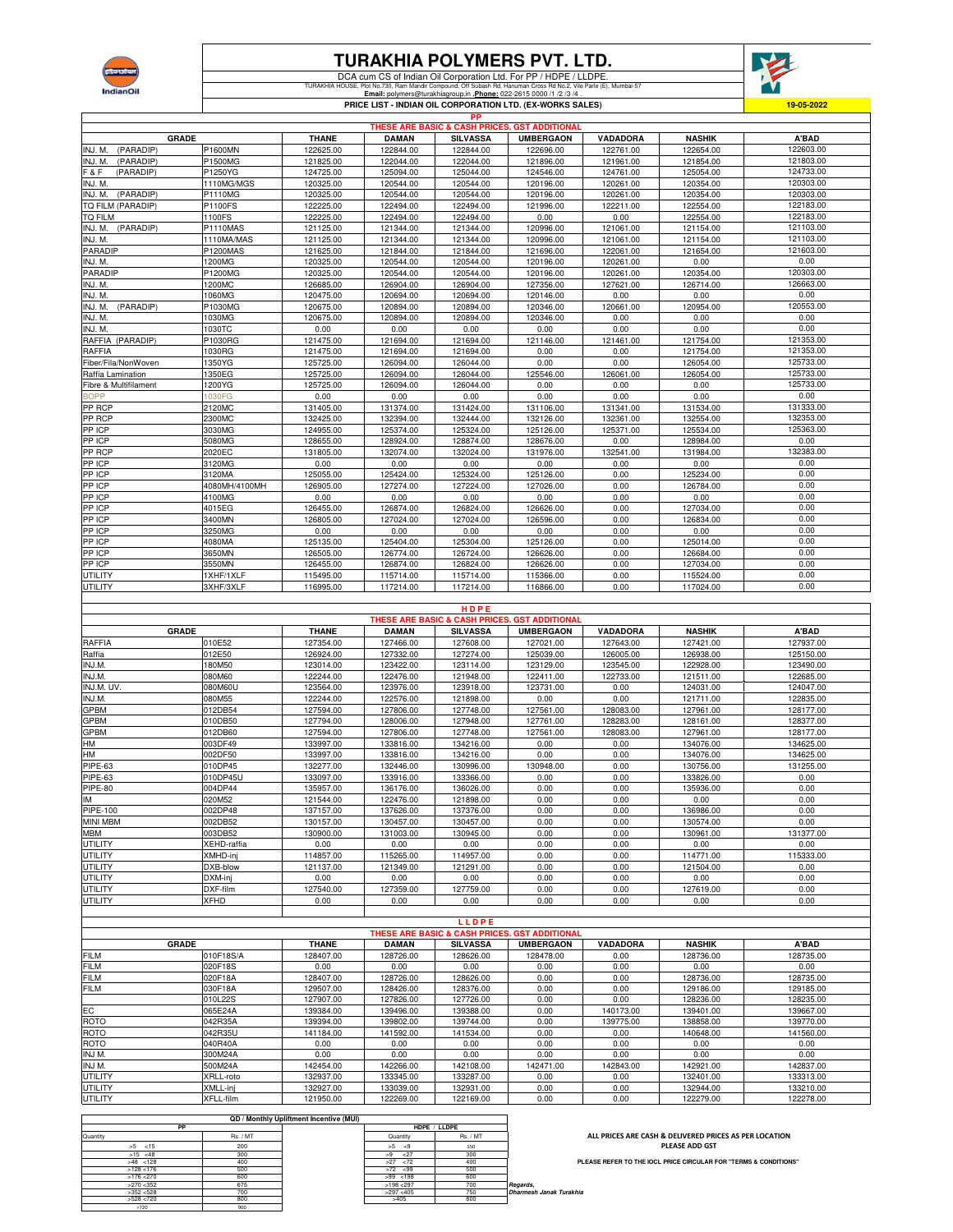

## **TURAKHIA POLYMERS PVT. LTD.**

DCA cum CS of Indian Oil Corporation Ltd. For PP / HDPE / LLDPE.<br>TURAKHA HOUSE, Pign Mandi Compound, Of Subash Rd, Hamuman Cross Rd No.2, Vie Pare (E), Mumbai-57<br>Email: polymers@turakhiagroup.in . <u>Phone:</u> 022-2615 0000 /1



|                                                                                                                                                                                                        |                         |                   |                        |                   | РP<br>THESE ARE BASIC & CASH PRICES. GST ADDITIONAL      |                        |                        |                        |                        |              |
|--------------------------------------------------------------------------------------------------------------------------------------------------------------------------------------------------------|-------------------------|-------------------|------------------------|-------------------|----------------------------------------------------------|------------------------|------------------------|------------------------|------------------------|--------------|
| GRADE                                                                                                                                                                                                  |                         | Auragabad         | Barshi/Satara          | Kerala            | Pondicherry                                              | Kolhapur               | <b>Dharwad</b>         | Chennai                | GOA                    | Pune         |
|                                                                                                                                                                                                        |                         |                   |                        |                   |                                                          |                        |                        |                        |                        |              |
| INJ. M.<br>(PARADIP)                                                                                                                                                                                   | P1600MN                 | 123561.00         | 122975.00              | 123220.00         | 123300.00                                                | 122975.00              | 123886.00              | 122923.00              | 124150.00              | 122918.00    |
| (PARADIP)<br>INJ. M.                                                                                                                                                                                   | P1500MG                 | 122761.00         | 122175.00              | 122420.00         | 122500.00                                                | 122175.00              | 123086.00              | 122123.00              | 123350.00              | 122118.00    |
| (PARADIP)<br>F & F                                                                                                                                                                                     | P1250YG                 | 125661.00         | 125125.00              | 124520.00         | 124900.00                                                | 125125.00              | 126036.00              | 124573.00              | 126400.00              | 125018.00    |
| INJ. M.                                                                                                                                                                                                | 1110MG/MGS              | 121261.00         | 120675.00              | 120920.00         | 121000.00                                                | 120675.00              | 121586.00              | 120623.00              | 121850.00              |              |
| (PARADIP)<br>INJ. M.                                                                                                                                                                                   | P1110MG                 | 121261.00         | 120675.00              | 120920.00         | 121000.00                                                | 120675.00              | 121586.00              | 120623.00              | 121850.00              | 120618.00    |
| TQ FILM (PARADIP)                                                                                                                                                                                      | P1100FS                 | 123161.00         | 122575.00              | 122420.00         | 122700.00                                                | 122575.00              | 123236.00              | 122523.00              | 123750.00              | 122568.00    |
| tq film                                                                                                                                                                                                | 1100FS                  | 0.00              | 0.00                   | 0.00              | 0.00                                                     | 122575.00              | 123236.00              | 0.00                   | 123750.00              |              |
| (PARADIP)<br>INJ. M.                                                                                                                                                                                   | <b>P1110MAS</b>         | 122061.00         | 121475.00              | 121970.00         | 121800.00                                                | 121475.00              | 122586.00              | 121423.00              | 122650.00              | 121418.00    |
| INJ. M.                                                                                                                                                                                                | 1110MA/MAS              | 122061.00         | 121475.00              | 121970.00         | 121800.00                                                | 121475.00              | 122586.00              | 121423.00              | 122650.00              |              |
| PARADIP                                                                                                                                                                                                | P1200MAS                | 122561.00         | 121975.00              | 122220.00         | 122300.00                                                | 121975.00              | 122886.00              | 121923.00              | 123150.00              | 121918.00    |
| INJ. M.<br>PARADIP                                                                                                                                                                                     | 1200MG<br>P1200MG       | 0.00<br>121261.00 | 0.00<br>120675.00      | 0.00<br>120920.00 | 0.00<br>121000.00                                        | 120675.00<br>120675.00 | 121586.00<br>121586.00 | 0.00<br>120623.00      | 121850.00<br>121850.00 | 120618.00    |
| INJ. M.                                                                                                                                                                                                | 1200MC                  | 127621.00         | 127035.00              | 127280.00         | 127360.00                                                | 127035.00              | 127946.00              | 127483.00              | 128210.00              | 126978.00    |
| INJ. M.                                                                                                                                                                                                | 1060MG                  | 0.00              | 0.00                   | 0.00              | 0.00                                                     | 120725.00              | 121136.00              | 0.00                   | 121950.00              |              |
| (PARADIP)<br>INJ. M.                                                                                                                                                                                   | P1030MG                 | 121561.00         | 120925.00              | 120670.00         | 120378.00                                                | 120925.00              | 121336.00              | 120323.00              | 122150.00              | 120918.00    |
| INJ. M.                                                                                                                                                                                                | 1030MG                  | 0.00              | 0.00                   | 0.00              | 0.00                                                     | 120925.00              | 121336.00              | 0.00                   | 122150.00              |              |
| INJ. M.                                                                                                                                                                                                | 1030TC                  | 0.00              | 0.00                   | 0.00              | 0.00                                                     | 0.00                   | 0.00                   | 0.00                   | 0.00                   |              |
| RAFFIA (PARADIP)                                                                                                                                                                                       | P1030RG                 | 122361.00         | 121725.00              | 121470.00         | 121178.00                                                | 121725.00              | 122136.00              | 121123.00              | 122950.00              | 121718.00    |
| RAFFIA                                                                                                                                                                                                 | 1030RG                  | 0.00              | 121725.00              | 0.00              | 0.00                                                     | 121725.00              | 122136.00              | 0.00                   | 122950.00              |              |
| Fiber/Fila/NonWoven                                                                                                                                                                                    | 1350YG                  | 0.00              | 0.00                   | 0.00              | 125900.00                                                | 126125.00              | 127036.00              | 0.00                   | 127400.00              |              |
| Raffia Lamination                                                                                                                                                                                      | 1350EG                  | 126661.00         | 126125.00              | 125520.00         | 126250.00                                                | 126125.00              | 127036.00              | 125573.00              | 127400.00              |              |
| Fibre & Multifilament                                                                                                                                                                                  | 1200YG                  | 0.00              | 0.00                   | 126044.00         | 0.00                                                     | 126125.00              | 127036.00              | 0.00                   | 127400.00              |              |
| <b>BOPP</b>                                                                                                                                                                                            | 1030FG                  | 0.00              | 0.00                   | 0.00              | 0.00                                                     |                        |                        | 0.00                   |                        |              |
| PP RCP                                                                                                                                                                                                 | 2120MC                  | 132171.00         | 131805.00              | 0.00              | 131780.00                                                | 131805.00              | 132966.00              | 131203.00              | 133180.00              |              |
| PP RCP                                                                                                                                                                                                 | 2300MC                  | 133191.00         | 132825.00              | 132170.00         | 132800.00                                                | 132825.00              | 133986.00              | 132223.00              | 134200.00              | 132718       |
| PP ICP                                                                                                                                                                                                 | 3030MG                  | 125791.00         | 125705.00              | 125900.00         | 125530.00                                                | 125705.00              | 126816.00              | 125303.00              | 127180.00              |              |
| PP ICP                                                                                                                                                                                                 | 5080MG                  | 129441.00         | 129305.00              | 129150.00         | 128880.00                                                | 129305.00              | 130566.00              | 128603.00              | 130530.00              |              |
| PP RCP                                                                                                                                                                                                 | 2020EC                  | 0.00              | 132605.00              | 0.00              | 0.00                                                     | 132605.00              | 134216.00              | 0.00                   | 134230.00              |              |
| PP ICP                                                                                                                                                                                                 | 3120MG                  | 0.00              | 10382.00               | 0.00              | 0.00                                                     | 0.00                   | 0.00                   | 0.00                   | 0.00                   |              |
| PP ICP<br>PP ICP                                                                                                                                                                                       | 3120MA<br>4080MH/4100MH | 126441.00         | 125505.00              | 125850.00         | 125530.00<br>127230.00                                   | 125505.00              | 126816.00<br>128416.00 | 125303.00              | 126430.00              |              |
| PP ICP                                                                                                                                                                                                 | 4100MG                  | 127591.00<br>0.00 | 127555.00<br>0.00      | 0.00<br>0.00      | 0.00                                                     | 127555.00              |                        | 127103.00<br>0.00      | 128230.00<br>0.00      |              |
| PP ICP                                                                                                                                                                                                 | 4015EG                  | 127291.00         | 0.00                   | 0.00              | 127030.00                                                | 127205.00              | 128316.00              | 126803.00              | 128680.00              |              |
| PP ICP                                                                                                                                                                                                 | 3400MN                  | 127391.00         | 0.00                   | 0.00              | 127130.00                                                | 127305.00              | 128216.00              | 126953.00              | 128130.00              |              |
| PP ICP                                                                                                                                                                                                 | 3250MG                  | 0.00              | 0.00                   | 0.00              | 0.00                                                     | 0.00                   | 0.00                   | 0.00                   | 0.00                   |              |
| PP ICP                                                                                                                                                                                                 | 4080MA                  | 0.00              | 125585.00              | 0.00              | 125510.00                                                | 125585.00              | 126696.00              | 125483.00              | 126910.00              |              |
| PP ICP                                                                                                                                                                                                 | 3650MN                  | 0.00              | 0.00                   | 0.00              | 127030.00                                                | 127105.00              | 128216.00              | 126903.00              | 128430.00              |              |
| PP ICP                                                                                                                                                                                                 | 3550MN                  | 0.00              | 0.00                   | 0.00              | 127030.00                                                | 127205.00              | 128316.00              | 126803.00              | 128680.00              |              |
| UTILITY                                                                                                                                                                                                | 1XHF/1XLF               | 0.00              | 115845.00              | 0.00              | 0.00                                                     | 115845.00              | 116756.00              | 0.00                   | 115920.00              |              |
| UTILITY                                                                                                                                                                                                | 3XHF/3XLF               | 0.00              | 117345.00              | 0.00              | 0.00                                                     | 117345.00              | 118256.00              | 0.00                   | 117420.00              |              |
|                                                                                                                                                                                                        |                         |                   |                        |                   |                                                          |                        |                        |                        |                        |              |
|                                                                                                                                                                                                        |                         |                   |                        |                   |                                                          |                        |                        |                        |                        |              |
|                                                                                                                                                                                                        |                         |                   |                        | HDPE              |                                                          |                        |                        |                        |                        |              |
|                                                                                                                                                                                                        |                         |                   |                        |                   | <b>THESE ARE BASIC &amp; CASH PRICES. GST ADDITIONAL</b> |                        |                        |                        |                        |              |
| <b>GRADE</b>                                                                                                                                                                                           |                         | Auragabad         | Barshi/Satara          | Kerala            | Pondicherry                                              | Kolhapur               | Dharwad                | Chennai                | GOA                    | Pune         |
|                                                                                                                                                                                                        | 010E52                  | 0.00              | 128083.00              | 0.00              | 0.00                                                     | 128083.00              | 129289.00              | 127748.00              | 128804.00              |              |
|                                                                                                                                                                                                        | 012E50                  | 0.00              | 127651.00              | 0.00              | 0.00                                                     | 127651.00              | 128852.00              | 127065.00              | 128369.00              |              |
|                                                                                                                                                                                                        | 180M50                  | 0.00              | 123741.00              | 123757.00         | 123455.00                                                | 123741.00              | 124942.00              | 123355.00              | 124459.00              |              |
|                                                                                                                                                                                                        | 080M60                  | 0.00              | 122973.00              | 123479.00         | 122888.00                                                | 122973.00              | 123979.00              | 122488.00              | 123482.00              |              |
|                                                                                                                                                                                                        | 080M60U                 | 0.00              | 0.00                   | 0.00              | 124008.00                                                | 124293.00              | 125499.00              | 123608.00              | 125514.00              |              |
| INJ.M.                                                                                                                                                                                                 | 080M55                  | 0.00              | 0.00                   | 0.00              | 122688.00                                                | 123473.00              | 124079.00              | 0.00                   | 123832.00              |              |
|                                                                                                                                                                                                        | 012DB54                 | 0.00              | 128323.00              | 0.00              | 128338.00                                                | 128323.00              | 129529.00              | 127688.00              | 129044.00              |              |
|                                                                                                                                                                                                        | 010DB50<br>012DB60      | 0.00<br>0.00      | 128523.00<br>128323.00 | 0.00<br>0.00      | 128538.00<br>128338.00                                   | 128523.00<br>128323.00 | 129729.00<br>129529.00 | 127888.00<br>127688.00 | 129244.00<br>129044.00 |              |
| HМ                                                                                                                                                                                                     | 003DF49                 | 0.00              | 0.00                   | 0.00              | 0.00                                                     | 134547.00              | 136758.00              | 0.00                   | 136272.00              |              |
| HМ                                                                                                                                                                                                     | 002DF50                 | 134533.00         | 0.00                   | 0.00              | 136322.00                                                | 134547.00              | 136758.00              | 0.00                   | 136272.00              |              |
|                                                                                                                                                                                                        | 010DP45                 | 0.00              | 0.00                   | 0.00              | 0.00                                                     | 131627.00              | 133988.00              | 0.00                   | 132652.00              |              |
|                                                                                                                                                                                                        | 010DP45U                | 0.00              | 0.00                   | 0.00              | 0.00                                                     | 133997.00              | 135958.00              | 0.00                   | 136322.00              |              |
|                                                                                                                                                                                                        | 004DP44                 | 0.00              | 0.00                   | 0.00              | 0.00                                                     | 136457.00              | 138368.00              | 0.00                   | 137082.00              |              |
| Μ                                                                                                                                                                                                      | 020M52                  | 0.00              | 0.00                   | 0.00              | 0.00                                                     | 122973.00              | 123979.00              | 0.00                   | 123482.00              |              |
|                                                                                                                                                                                                        | 002DP48                 | 0.00              | 0.00                   | 0.00              | 0.00                                                     | 137757.00              | 138968.00              | 0.00                   | 139182.00              |              |
|                                                                                                                                                                                                        | 002DB52                 | 0.00              | 0.00                   | 0.00              | 0.00                                                     | 131109.00              | 131957.00              | 0.00                   | 131757.00              |              |
|                                                                                                                                                                                                        | 003DB52                 | 0.00              | 0.00                   | 0.00              | 0.00                                                     | 131665.00              | 132628.00              | 131781.00              | 132441.00              |              |
|                                                                                                                                                                                                        | XEHD-raffia             | 0.00              | 121626.00              | 0.00              | 0.00                                                     | 120526.00              | 121732.00              | 0.00                   | 121247.00              |              |
|                                                                                                                                                                                                        | XMHD-inj                | 0.00              | 115584.00              | 0.00              | 0.00                                                     | 114484.00              | 115685.00              | 0.00                   | 115202.00              |              |
| UTILITY                                                                                                                                                                                                | DXB-blow                | 0.00              | 121866.00              | 0.00              | 0.00                                                     | 120766.00              | 121972.00              | 0.00                   | 121487.00              |              |
|                                                                                                                                                                                                        | DXM-inj                 | 0.00              | 0.00                   | 0.00              | 0.00                                                     |                        | 0.00                   | 0.00                   | 0.00                   |              |
|                                                                                                                                                                                                        | DXF-film                | 0.00              | 128090.00              | 0.00              | 0.00                                                     | 0.00                   | 129201.00              | 0.00                   | 128715.00              |              |
|                                                                                                                                                                                                        | <b>XFHD</b>             | 0.00              | 0.00                   | 0.00              | 0.00                                                     |                        |                        | 0.00                   |                        |              |
|                                                                                                                                                                                                        |                         |                   |                        | LLDPE             |                                                          |                        |                        |                        |                        |              |
|                                                                                                                                                                                                        |                         |                   |                        |                   | THESE ARE BASIC & CASH PRICES. GST ADDITIONAL            |                        |                        |                        |                        |              |
| GRADE                                                                                                                                                                                                  |                         | Auragabad         | Barshi/Satara          | Kerala            | Pondicherry                                              | Kolhapur               | <b>Dharwad</b>         | Chennai                | GOA                    | Pune         |
|                                                                                                                                                                                                        | 010F18S/A               | 129043.00         | 129157.00              | 0.00              | 129832.00                                                | 129157.00              | 130368.00              | 128805.00              | 129982.00              | 128550.00    |
|                                                                                                                                                                                                        | 020F18S                 | 0.00              | 0.00                   | 0.00              | 0.00                                                     | 129157.00              | 130368.00              | 0.00                   | 0.00                   | 0.00         |
|                                                                                                                                                                                                        | 020F18A                 | 0.00              | 0.00                   | 0.00              | 129832.00                                                | 130807.00              | 131318.00              | 128805.00              | 129982.00              | 128550.00    |
|                                                                                                                                                                                                        | 030F18A                 | 0.00              | 0.00                   | 0.00              | 133382.00                                                | 128657.00              | 129868.00              | 0.00                   | 131532.00              | 130100.00    |
|                                                                                                                                                                                                        | 010L22S                 | 0.00              | 0.00                   | 0.00              | 0.00                                                     | 140113.00              | 141319.00              | 0.00                   | 129482.00              | 128050.00    |
|                                                                                                                                                                                                        | 065E24A                 | 0.00              | 140113.00              | 0.00              | 140028.00                                                | 140121.00              | 141322.00              | 139778.00              | 140934.00              | 139574.00    |
|                                                                                                                                                                                                        | 042R35A                 | 0.00              | 140121.00              | 0.00              | 139835.00                                                | 141911.00              | 143112.00              | 0.00                   | 140839.00              | 139587.00    |
|                                                                                                                                                                                                        | 042R35U                 | 0.00              | 0.00                   | 0.00              | 141625.00                                                |                        |                        | 0.00                   | 142629.00              | 141377.00    |
| RAFFIA<br>Raffia<br>INJ.M.<br>INJ.M.<br>INJ.M. UV.<br>GPBM<br>GPBM<br>GPBM<br>PIPE-63<br>PIPE-63<br><b>PIPE-80</b><br>PIPE-100<br>МВМ<br>UTILITY<br>UTILITY<br>UTILITY<br>UTILITY<br>UTILITY<br>INJ M. | 040R40A<br>300M24A      | 0.00<br>0.00      | 0.00<br>0.00           | 0.00<br>0.00      | 0.00<br>0.00                                             | 0.00<br>143183.00      | 0.00<br>144389.00      | 0.00<br>0.00           | 0.00<br>0.00           | 0.00<br>0.00 |
|                                                                                                                                                                                                        | 500M24A                 | 0.00              | 0.00                   | 0.00              | 142898.00                                                | 132564.00              | 133765.00              | 142598.00              | 143904.00              | 142844.00    |
|                                                                                                                                                                                                        | XRLL-roto               | 0.00              | 0.00                   | 0.00              | 0.00                                                     | 132556.00              | 133762.00              | 0.00                   | 133282.00              | 133130.00    |
| MINI MBM<br><b>FILM</b><br>FILM<br><b>FILM</b><br>FILM<br>EC<br>ROTO<br>ROTO<br>ROTO<br>INJ M.<br>UTILITY<br>UTILITY                                                                                   | XMLL-inj                | 0.00              | 0.00                   | 0.00              | 0.00                                                     | 121600.00              | 122811.00              | 0.00                   | 133377.00              | 133117.00    |

|              |          | <b>QD / Monthly Upliftment Incentive (MUI)</b> |             |              |                         |
|--------------|----------|------------------------------------------------|-------------|--------------|-------------------------|
| PP           |          |                                                |             | HDPE / LLDPE |                         |
| Quantity     | Rs. / MT |                                                | Quantity    | Rs. / MT     |                         |
| $>5$ <15     | 200      |                                                | >5<br>- 29  | 150          |                         |
| $>15$ <48    | 300      |                                                | 27<br>>9    | 300          |                         |
| $>48$ < 128  | 400      |                                                | $>27$ <72   | 400          |                         |
| $>128$ < 176 | 500      |                                                | $>72$ <99   | 500          |                         |
| $>176$ <270  | 600      |                                                | $>99$ < 198 | 600          |                         |
| $>270$ < 352 | 675      |                                                | >198 < 297  | 700          |                         |
| >352 < 528   | 700      |                                                | >297 < 405  | 750          | Regards,                |
| >528 < 720   | 800      |                                                | >405        | 800          | Dharmesh Janak Turakhia |
| >720         | 900      |                                                |             |              |                         |

**ALL PRICES ARE CASH & DELIVERED PRICES AS PER LOCATION PLEASE ADD GST**

**PLEASE REFER TO THE IOCL PRICE CIRCULAR FOR "TERMS & CONDITIONS"**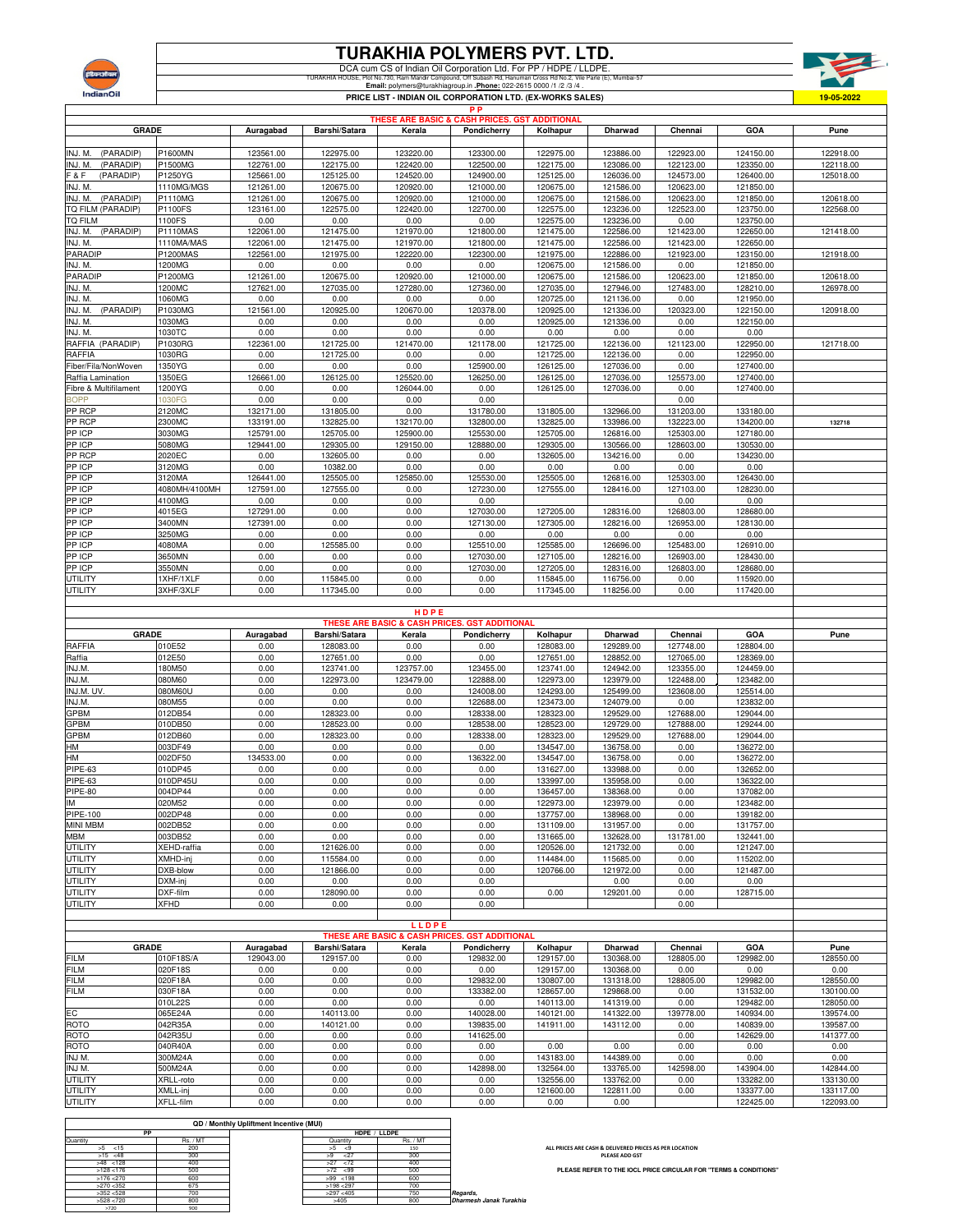

## **TURAKHIA POLYMERS PVT. LTD.**

DCA cum CS of Indian Oil Corporation Ltd. For PP / HDPE / LLDPE.<br>TURAKHIA HOUSE, Piem Mandi Compound, Olf Subash Rd, Hanuman Cross Rd No.2, Wie Parie (E), Mumbai-57<br>Email: polymers@turakhiagroup.in . <u>Phone:</u> 022-2615 000

**P P**



|                       |                 |           |           | THESE ARE BASIC & CASH PRICES. GST ADDITIONAL |             |           |           |                  |
|-----------------------|-----------------|-----------|-----------|-----------------------------------------------|-------------|-----------|-----------|------------------|
| <b>GRADE</b>          |                 | Calcutta  | Noida     | Haridwar                                      | Solan/Baddi | Jammu     | Jalgaon   | <b>Bangalore</b> |
|                       |                 |           |           |                                               |             |           |           |                  |
| (PARADIP)<br>INJ. M.  | P1600MN         | 122190.00 | 124489.00 | 125751.00                                     | 125529.00   | 126076.00 | 123638.00 |                  |
| INJ. M.<br>(PARADIP)  | P1500MG         | 121390.00 | 123689.00 | 124951.00                                     | 124679.00   | 125276.00 | 122838.00 |                  |
| F&F<br>(PARADIP)      | P1250YG         | 123640.00 | 125939.00 | 126901.00                                     | 126629.00   | 128026.00 | 125788.00 |                  |
| INJ. M.               | 1110MG/MGS      | 119890.00 | 121989.00 | 122451.00                                     | 122429.00   | 123376.00 | 0.00      | 0.00             |
| INJ. M. (PARADIP)     | P1110MG         | 119890.00 | 121989.00 | 122451.00                                     | 122429.00   | 123376.00 | 121338.00 | 0.00             |
| TQ FILM (PARADIP)     | P1100FS         | 121240.00 | 123889.00 | 124551.00                                     | 124429.00   | 125326.00 | 123288.00 | 0.00             |
| <b>TQ FILM</b>        | 1100FS          | 0.00      | 0.00      | 0.00                                          | 124429.00   | 0.00      | 0.00      | 0.00             |
| INJ. M. (PARADIP)     | <b>P1110MAS</b> | 120690.00 | 122789.00 | 123251.00                                     | 123229.00   | 124176.00 | 122138.00 | 0.00             |
| INJ. M.               | 1110MA/MAS      | 120690.00 | 122789.00 | 123251.00                                     | 123229.00   | 124176.00 | 0.00      | 0.00             |
| PARADIP               | P1200MAS        | 121190.00 | 123589.00 | 124751.00                                     | 124529.00   | 124676.00 | 122638.00 | 0.00             |
| INJ. M.               | 1200MG          | 0.00      | 0.00      | 0.00                                          | 0.00        | 0.00      | 0.00      | 0.00             |
| <b>PARADIP</b>        | P1200MG         | 119890.00 | 121989.00 | 122451.00                                     | 122429.00   | 123376.00 | 121338.00 |                  |
| INJ. M.               | 1200MC          | 126250.00 | 129199.00 | 130311.00                                     | 129989.00   | 130736.00 | 127698.00 | 0.00             |
| INJ. M.               | 1060MG          | 0.00      | 0.00      | 0.00                                          | 0.00        | 0.00      | 121388.00 | 0.00             |
| INJ. M. (PARADIP)     | P1030MG         | 119540.00 | 121789.00 | 120761.00                                     | 120989.00   | 121676.00 | 121588.00 | 0.00             |
| INJ. M.               | 1030MG          | 0.00      | 0.00      | 0.00                                          |             | 0.00      | 121588.00 | 0.00             |
| INJ. M.               | 1030TC          | 0.00      | 0.00      | 0.00                                          | 0.00        | 0.00      | 0.00      | 0.00             |
| RAFFIA (PARADIP)      | P1030RG         | 120340.00 | 122589.00 | 121561.00                                     | 121789.00   | 122476.00 | 122388.00 | 0.00             |
| <b>RAFFIA</b>         | 1030RG          | 0.00      | 0.00      | 0.00                                          | 0.00        | 0.00      | 122388.00 | 0.00             |
| Fiber/Fila/NonWoven   | 1350YG          | 0.00      | 0.00      | 0.00                                          | 0.00        | 0.00      | 0.00      | 0.00             |
| Raffia Lamination     | 1350EG          | 124640.00 | 126939.00 | 128501.00                                     | 128129.00   | 129326.00 | 0.00      | 0.00             |
| Fibre & Multifilament | 1200YG          | 0.00      | 0.00      | 126044.00                                     | 0.00        | 0.00      | 0.00      | 0.00             |
| <b>BOPP</b>           | 1030FG          | 0.00      | 0.00      | 0.00                                          | 0.00        | 0.00      | 0.00      | 0.00             |
| PP RCP                | 2120MC          | 132120.00 | 133229.00 | 134081.00                                     | 133859.00   | 134956.00 | 0.00      | 0.00             |
| PP RCP                | 2300MC          | 133140.00 | 134249.00 | 135101.00                                     | 134879.00   | 135976.00 | 133438.00 | 132992.00        |
| PP ICP                | 3030MG          | 125370.00 | 127069.00 | 127681.00                                     | 127239.00   | 128606.00 | 0.00      | 0.00             |
| PP ICP                | 5080MG          | 129270.00 | 130569.00 | 131531.00                                     | 131109.00   | 132106.00 | 0.00      | 0.00             |
| PP RCP                | 2020EC          | 133120.00 |           | 134681.00                                     | 134509.00   | 135856.00 | 0.00      | 0.00             |
| PP ICP                | 3120MG          | 0.00      | 0.00      | 0.00                                          | 0.00        | 0.00      | 0.00      | 0.00             |
| PP ICP                | 3120MA          | 125570.00 | 126819.00 | 127631.00                                     | 127239.00   | 128606.00 | 0.00      | 0.00             |
| PP ICP                | 4080MH/4100MH   | 127170.00 | 128819.00 | 129431.00                                     | 128989.00   | 130356.00 | 0.00      | 0.00             |
| PP ICP                | 4100MG          | 0.00      | 0.00      | 0.00                                          | 0.00        | 0.00      | 0.00      | 0.00             |
| PP ICP                | 4015EG          | 126720.00 | 128569.00 | 129181.00                                     | 128739.00   | 0.00      | 0.00      | 0.00             |
| PP ICP                | 3400MN          | 127420.00 | 128519.00 | 129131.00                                     | 129259.00   | 0.00      | 0.00      | 0.00             |
| PP ICP                | 3250MG          | 0.00      | 0.00      | 0.00                                          | 0.00        | 0.00      | 0.00      | 0.00             |
| PP ICP                | 4080MA          | 125600.00 | 126849.00 | 127711.00                                     | 127239.00   | 0.00      | 0.00      | 0.00             |
| PP ICP                | 3650MN          | 127420.00 | 0.00      | 129681.00                                     | 130559.00   | 0.00      | 0.00      | 0.00             |
| PP ICP                | 3550MN          | 126870.00 | 0.00      | 0.00                                          | 128739.00   | 0.00      | 0.00      | 0.00             |
| UTILITY               | 1XHF/1XLF       | 113960.00 | 0.00      | 0.00                                          | 0.00        | 0.00      | 0.00      | 0.00             |
| UTILITY               | 3XHF/3XLF       | 115460.00 | 0.00      | 0.00                                          | 0.00        | 0.00      | 0.00      | 0.00             |

|                 |              |           |           | HDPE                                          |             |           |           |                  |
|-----------------|--------------|-----------|-----------|-----------------------------------------------|-------------|-----------|-----------|------------------|
|                 |              |           |           | THESE ARE BASIC & CASH PRICES, GST ADDITIONAL |             |           |           |                  |
|                 | <b>GRADE</b> | Calcutta  | Noida     | Haridwar                                      | Solan/Baddi | Jammu     | Jalgaon   | <b>Bangalore</b> |
| RAFFIA          | 010E52       | 0.00      | 0.00      | 129376.00                                     | 0.00        | 0.00      | 0.00      | 0.00             |
| Raffia          | 012E50       | 0.00      | 0.00      | 130138.00                                     | 0.00        | 0.00      | 0.00      | 0.00             |
| INJ.M.          | 180M50       | 123222.00 | 125107.00 | 124638.00                                     | 125640.00   | 126647.00 | 123932.00 | 0.00             |
| INJ.M.          | 080M60       | 122272.00 | 124343.00 | 124966.00                                     | 125179.00   | 125278.00 | 122662.00 | 0.00             |
| INJ.M. UV.      | 080M60U      | 0.00      | 125753.00 | 0.00                                          | 126589.00   | 127188.00 | 0.00      | 0.00             |
| INJ.M.          | 080M55       | 0.00      | 124343.00 | 0.00                                          | 0.00        | 125078.00 | 0.00      | 0.00             |
| GPBM            | 012DB54      | 128052.00 | 129093.00 | 129566.00                                     | 128929.00   | 130028.00 | 0.00      | 0.00             |
| <b>GPBM</b>     | 010DB50      | 128252.00 | 129293.00 | 129766.00                                     | 129129.00   | 130228.00 | 0.00      | 0.00             |
| GPBM            | 012DB60      | 128052.00 | 129093.00 | 129566.00                                     | 128929.00   | 130028.00 | 0.00      | 0.00             |
| HM              | 003DF49      | 0.00      | 0.00      | 0.00                                          | 0.00        | 0.00      | 0.00      | 0.00             |
| <b>HM</b>       | 002DF50      | 0.00      | 0.00      | 0.00                                          | 0.00        | 0.00      | 0.00      | 0.00             |
| PIPE-63         | 010DP45      | 0.00      | 0.00      | 0.00                                          | 0.00        | 0.00      | 0.00      | 131694.00        |
| PIPE-63         | 010DP45U     | 0.00      | 0.00      | 0.00                                          | 0.00        | 0.00      | 0.00      | 135464.00        |
| PIPE-80         | 004DP44      | 0.00      | 0.00      | 0.00                                          | 0.00        | 0.00      | 0.00      | 136924.00        |
| IM              | 020M52       | 0.00      | 0.00      | 0.00                                          | 0.00        | 0.00      | 0.00      | 0.00             |
| PIPE-100        | 002DP48      | 0.00      | 0.00      | 0.00                                          | 0.00        | 0.00      | 0.00      | 138124.00        |
| <b>MINI MBM</b> | 002DB52      | 0.00      | 0.00      | 0.00                                          | 0.00        | 0.00      | 0.00      | 0.00             |
| <b>MBM</b>      | 003DB52      | 131112.00 | 0.00      | 0.00                                          | 133776.00   | 0.00      | 0.00      | 0.00             |
| <b>UTILITY</b>  | XEHD-raffia  | 0.00      | 0.00      | 0.00                                          | 0.00        | 0.00      | 121815.00 | 0.00             |
| UTILITY         | XMHD-inj     | 0.00      | 0.00      | 0.00                                          | 0.00        | 0.00      | 115775.00 | 0.00             |
| <b>UTILITY</b>  | DXB-blow     | 0.00      | 0.00      | 0.00                                          | 0.00        | 0.00      | 0.00      | 0.00             |
| <b>UTILITY</b>  | DXM-inj      | 0.00      | 0.00      | 0.00                                          | 0.00        | 0.00      | 0.00      | 0.00             |
| UTILITY         | DXF-film     | 0.00      | 0.00      | 0.00                                          | 0.00        | 0.00      | 0.00      | 0.00             |
| UTILITY         | <b>XFHD</b>  | 0.00      | 0.00      | 0.00                                          | 0.00        | 0.00      | 0.00      | 0.00             |
|                 |              |           |           |                                               |             |           |           |                  |

|                |                 |           |           | LLDPE                                         |             |           |         |                  |
|----------------|-----------------|-----------|-----------|-----------------------------------------------|-------------|-----------|---------|------------------|
|                |                 |           |           | THESE ARE BASIC & CASH PRICES, GST ADDITIONAL |             |           |         |                  |
|                | <b>GRADE</b>    | Calcutta  | Noida     | Haridwar                                      | Solan/Baddi | Jammu     | Jalgaon | <b>Bangalore</b> |
| <b>FILM</b>    | 010F18S/A       | 128272.00 | 130593.00 | 130816.00                                     | 131329.00   | 132228.00 | 0.00    | 0.00             |
| <b>FILM</b>    | 020F18S         | 0.00      | 0.00      | 0.00                                          | 0.00        | 0.00      | 0.00    | 0.00             |
| <b>FILM</b>    | 020F18A         | 0.00      | 0.00      | 0.00                                          | 131329.00   | 132228.00 | 0.00    | 0.00             |
| <b>FILM</b>    | 030F18A         | 0.00      | 0.00      | 0.00                                          | 0.00        | 132708.00 | 0.00    | 0.00             |
|                | 010L22S         | 0.00      | 0.00      | 0.00                                          | 0.00        | 131728.00 | 0.00    | 0.00             |
| EC             | 065E24A         | 139522.00 | 0.00      | 0.00                                          | 0.00        | 142808.00 | 0.00    | 0.00             |
| <b>ROTO</b>    | 042R35A         | 138872.00 | 141487.00 | 0.00                                          | 0.00        | 143027.00 | 0.00    | 0.00             |
| <b>ROTO</b>    | 042R35U         | 0.00      | 143277.00 | 0.00                                          | 0.00        | 144817.00 | 0.00    | 0.00             |
| <b>ROTO</b>    | 040R40A         | 0.00      | 0.00      | 0.00                                          | 0.00        | 0.00      | 0.00    | 0.00             |
| INJ M.         | 300M24A         | 0.00      | 0.00      | 0.00                                          | 0.00        | 0.00      | 0.00    | 0.00             |
| INJ M.         | 500M24A         | 142022.00 | 0.00      | 145176.00                                     | 144889.00   | 0.00      | 0.00    | 0.00             |
| <b>UTILITY</b> | XRLL-roto       | 0.00      | 0.00      | 0.00                                          | 0.00        | 0.00      | 0.00    | 0.00             |
| <b>UTILITY</b> | <b>XMLL-ini</b> | 0.00      | 0.00      | 0.00                                          | 0.00        | 0.00      | 0.00    | 0.00             |
| <b>UTILITY</b> | XFLL-film       | 0.00      | 0.00      | 0.00                                          | 0.00        | 0.00      | 0.00    |                  |

|                                                        |                 |              | <b>QD</b> / Monthly Upliftment Incentive (MUI) |        |              |  |
|--------------------------------------------------------|-----------------|--------------|------------------------------------------------|--------|--------------|--|
| ALL PRICES ARE CASH & DELIVERED PRICES AS PER LOCATION | HDPE / LLDPE    |              |                                                | PP     |              |  |
| <b>PLEASE ADD GST</b>                                  | <b>Rs. / MT</b> | Quantity     |                                                | Rs./MT | Quantity     |  |
|                                                        | 150             | >5<br>- <9   |                                                | 200    | $>5$ < 15    |  |
|                                                        | 300             | 27<br>>9     |                                                | 300    | $>15$ <48    |  |
| PLEASE REFER TO THE IOCL PRICE CIRCULAR FO             | 400             | $>27$ <72    |                                                | 400    | $>48$ < 128  |  |
|                                                        | 500             | $>72$ <99    |                                                | 500    | $>128$ < 176 |  |
|                                                        | 600             | $>99$ < 198  |                                                | 600    | $>176$ < 270 |  |
| Regards,                                               | 700             | $>198$ < 297 |                                                | 675    | $>270$ < 352 |  |
| Dharmesh Janak Turakhia                                | 750             | $>297$ <405  |                                                | 700    | >352 < 528   |  |
|                                                        | 800             | >405         |                                                | 800    | >528 < 720   |  |
|                                                        |                 |              |                                                | 900    | >720         |  |

**PLEASE REFER TO THE IOCL PRICE CIRCULAR FOR "TERMS & CONDITIONS"**